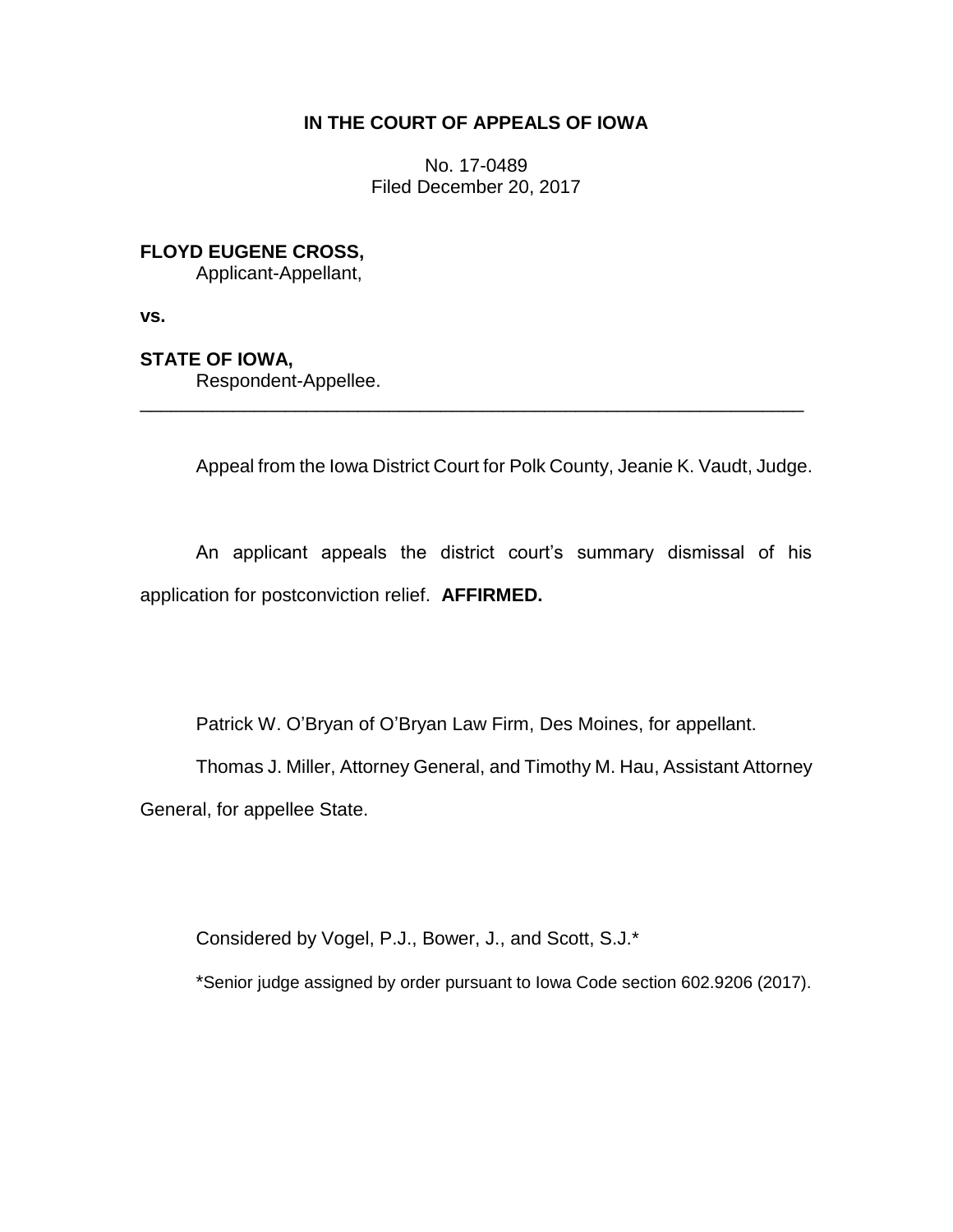### **SCOTT, Senior Judge.**

Floyd Cross was convicted of first-degree robbery and willful injury causing serious injury in 2007. He appealed, and this court affirmed his conviction. *See State v. Cross*, No. 07-0599, 2008 WL 3916703, at \*3 (Iowa Ct. App. Aug. 27, 2008). Following the appeal, procedendo was entered October 24, 2008. Cross then filed a postconviction relief (PCR) application, raising a number of ineffectiveassistance-of-counsel claims. His application was denied, and we affirmed in part and reversed in part that denial on appeal. *See Cross v. State*, No. 10-0968, 2012 WL 5356167, at \*2-5 (Iowa Ct. App. Oct. 31, 2012) (finding Cross failed to prove his trial counsel was ineffective but his two convictions should be merged).

Cross then filed a second application for PCR September 24, 2015. The State filed a motion for summary judgement, asserting Cross's application was time-barred under Iowa Code section 822.3 (2015). The motion came on for a hearing before the district court, and in a written ruling, the district court granted the State's motion for summary judgment and dismissed Cross's application. The court concluded Cross's application was time-barred and he failed to prove he was raising a new ground of fact or law, which would have satisfied the exception to the three-year statute of limitations. *See* Iowa Code § 822.3 (providing all PCR applications "must be filed within three years from the date . . . the writ of procedendo is issued" but the "limitation does not apply to a ground of fact or law that could not have been raised within the applicable time period").

On appeal, Cross claims his application is excused from the statute of limitations because of a ground of law that could not have been raised within the applicable three-year period. Specifically, he claims the case of *State v. Smith*,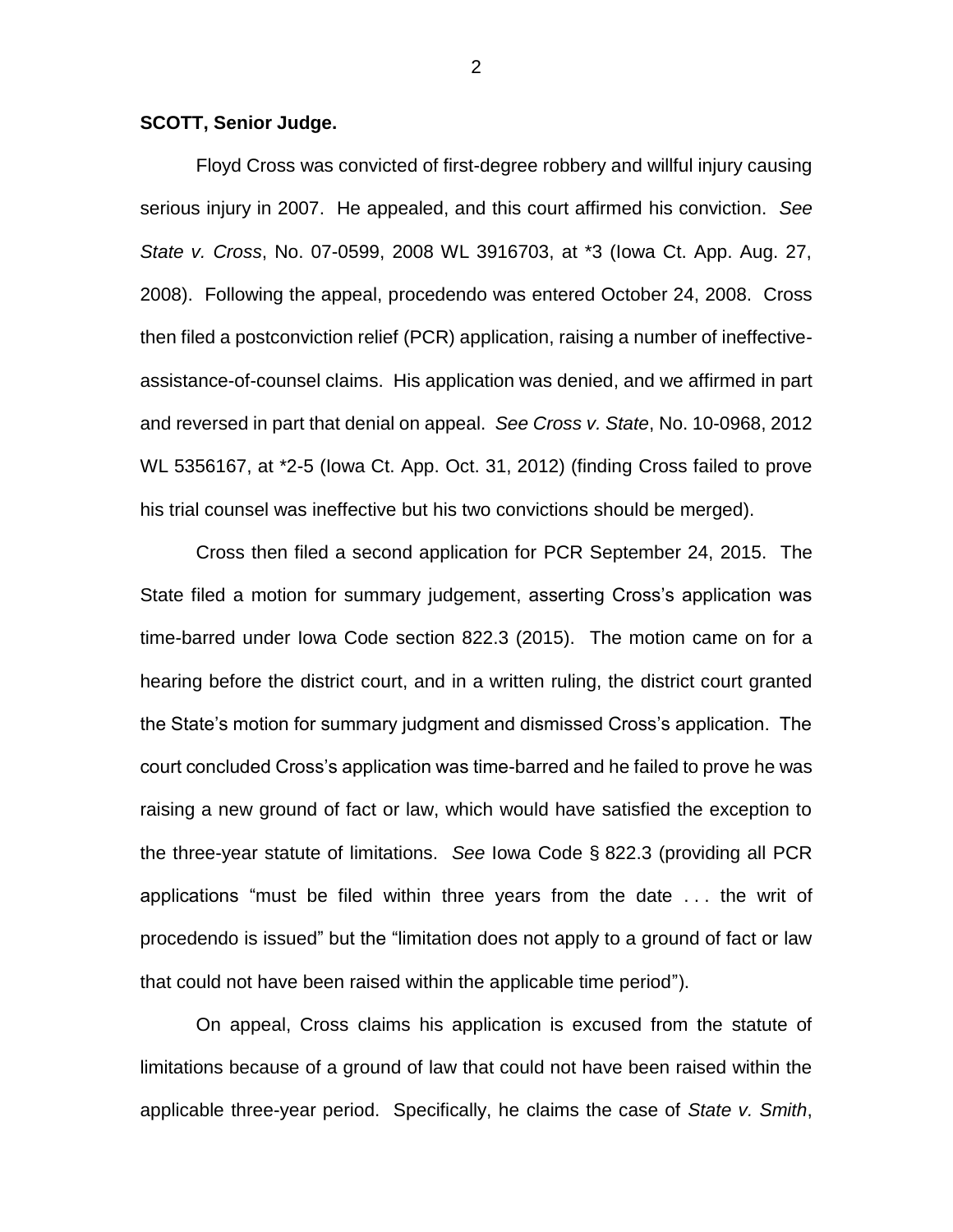739 N.W.2d 289 (Iowa 2007), changed the substantive law regarding how juries are to be instructed on joint criminal conduct, *Smith* should be applied retroactively to his case, and he could not have raised this argument earlier until the case of *State v. Shorter*, No. 14-1239, 2016 WL 3272291, at \*3-4 (Iowa Ct. App. June 15, 2016), was decided.

We begin by noting our decision in *Shorter* has been vacated by the supreme court and is no longer good law for Cross to rely on in his attempt to excuse the late filing of his PCR claim. *See State v. Shorter*, 893 N.W.2d 65, 68 (Iowa 2017). Secondly, Cross never asserted in the district court that our decision in *Shorter* in any way affected his argument that the ground-of-law exception to three-year statute of limitations should apply to his PCR application. Thus, his argument that *Shorter* is a new ground of law that could not have been raised within the statute of limitations has not been preserved. *Lamasters v. State*, 821 N.W.2d 856, 862 (Iowa 2012) ("It is a fundamental doctrine of appellate review that issues must ordinarily be both raised and decided by the district court before we will decide them on appeal." (quoting *Meier v. Senecaut*, 641 N.W.2d 532, 537 (Iowa 2002)). Finally, even if our decision in *Shorter* were still good law and assuming such claim had been preserved, our decision in *Shorter* did not "change" the law with respect to the jury instruction for joint criminal conduct; it merely attempted to apply the then-existing law as articulated by *State v. Tyler*, 873 N.W.2d 741, 752–54 (Iowa 2016), and *Smith*, 739 N.W.2d at 295. *See State v. Edman*, 444 N.W.2d 103, 106 (Iowa Ct. App. 1989) (holding the ground-of-law exception is meant "to allow for a review of a conviction if there has been a *change* in the law that would [a]ffect the validity of the conviction" (emphasis added)).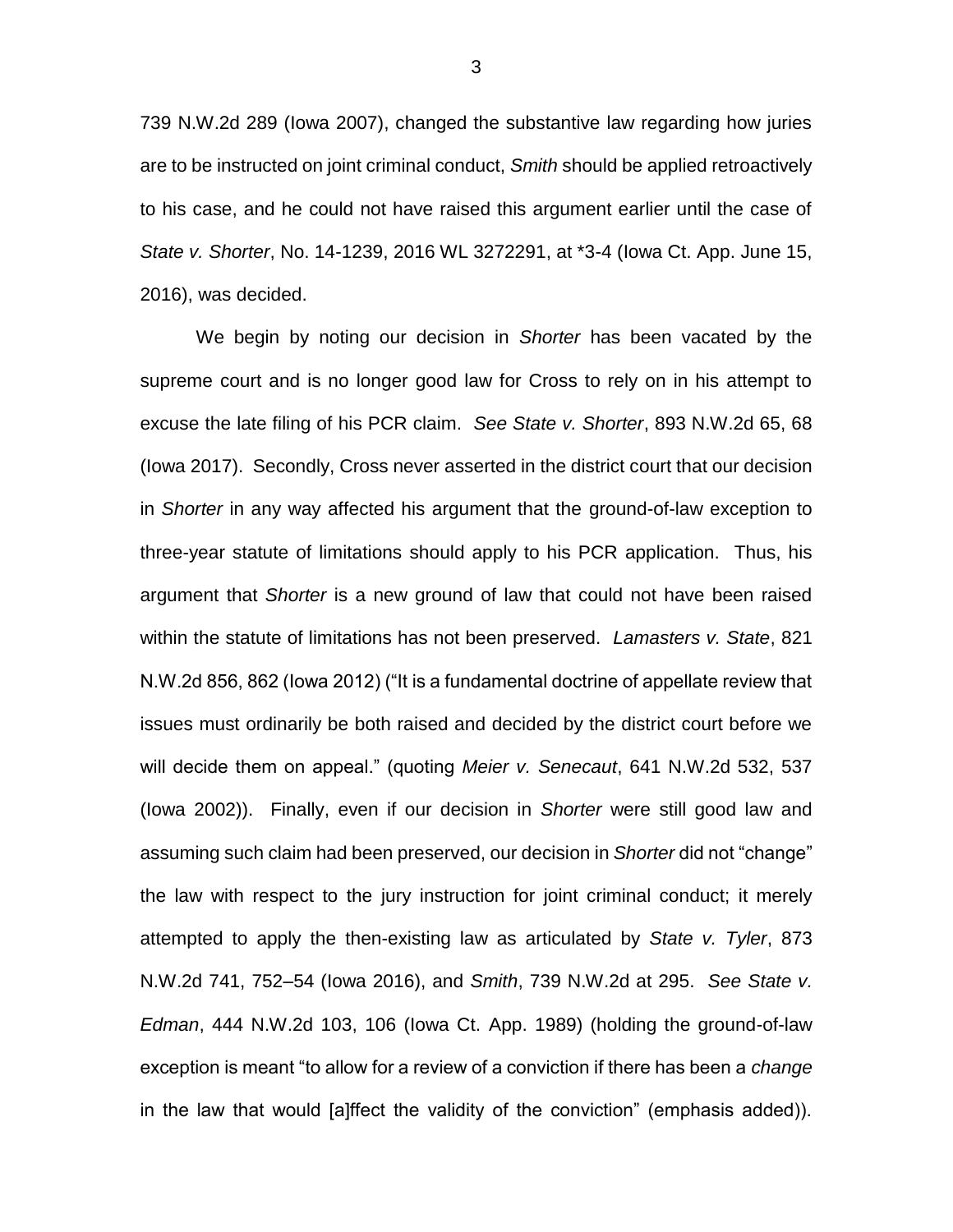Thus, our opinion in *Shorter* does not excuse Cross's late filing of his second PCR application.

Cross did assert in the district court that *Smith*, 739 N.W.2d at 295, changed the law with respect to the joint-criminal-conduct jury instruction and this change should be retroactively applied to his case.<sup>1</sup> However, as noted by the district court, *Smith* was decided in 2007, and thus, this claim could have been raised in Cross's first PCR application, <sup>2</sup> which was filed within the applicable three-year statute of limitations. The decision in *Smith* does not satisfy the ground-of-law exception to the three-year statute of limitations in order to save Cross's second PCR application.

Finally, Cross cites the case of *Tyler*, 873 N.W.2d at 752–54, in his brief in support of his appeal. While the *Tyler* decision was filed after the expiration of the three-year statute of limitations, it cannot satisfy the exception to the three-year bar because, again, the case merely applied the *Smith* decision. *Tyler*, 873

 $\overline{a}$ 

<sup>&</sup>lt;sup>1</sup> We also note that even if Cross could get beyond the three-year statute of limitations for his claim, the *Smith* case provided that its holding would be applicable to future cases. *See* 739 N.W.2d at 295 ("In the *future*, if a court is going to instruct the jury on the theory of joint criminal conduct, it should incorporate the elements of joint criminal conduct as set forth in this opinion, rather than instructing the jury with the general language of section 703.2." (emphasis added)).

<sup>&</sup>lt;sup>2</sup> We also note Cross did challenge the joint-criminal-conduct jury instruction in his first PCR application. *See Cross*, 2012 WL 5356167, at \*4. In the appeal from the first PCR application, this court rejected Cross's assertion he received ineffective assistance because his counsel did not object to the jury instruction on aiding and abetting and joint criminal conduct. *Id*. We concluded:

<sup>[</sup>T]he marshaling instruction directed the jury to consider Cross's conduct alone. Therefore, he would have been found guilty based on his own conduct. *See State v. Jackson*, 587 N.W.2d 764, 766 (Iowa 1998) (finding there was no error in giving an instruction on joint criminal conduct where there was no opportunity for the defendant to have been found guilty based on anything other than his own conduct).